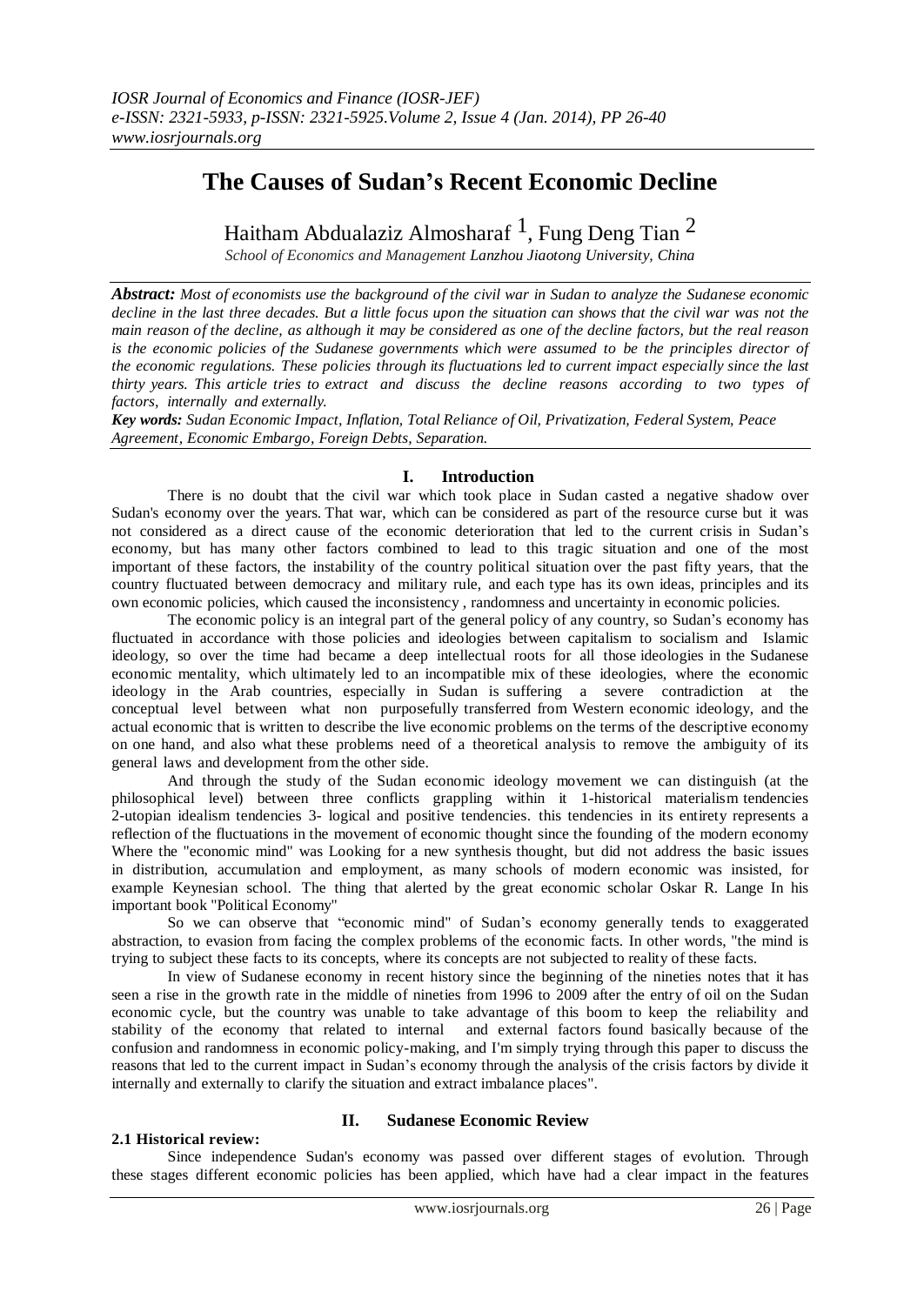formulation of this economy, after the independence the national elite who ruled the country opted to go on the same economic model that prevailed during the colonial period without any changes, that model which was capitalist, worked of course to serve the colonizer purposes.

| Sector                  | GDP (million £6.) | GDP share (%) |
|-------------------------|-------------------|---------------|
| Agriculture             | 172.6             | 60.7          |
| Industry                | 3.0               | 1.1           |
| Construction            | 16.2              | 5.7           |
| Transport               | 37.6              | 13.2          |
| <b>Public Utilities</b> | 1.0               | 0.4           |
| Government              | 17.2              | 6.0           |
| <b>Real Estate</b>      | 8.2               | 2.9           |
| Other                   | 28.4              | 10.0          |
| Total                   | 284.2             | 100.0         |

## **Sudan: 1955/56 GDP by Sectors (current prices)**

Source: Brown (1992: Table 3.1, 86).

The table above clearly shows the year 1956, which is the time of independence, the agriculture was dominated economy, where it contributed about 61% of GDP and clearly was no industrial sector to speak of (with a contribution of about 1.1% of GDP) the remaining 37.9% of GDP with the services sector.

Historically it is well known that the colonial administration, which ruled Sudan before independence worked on the construction of a single economic structure entirely depended on the agricultural sector as a primary production sector, which focused on the production of cotton as a monetary crop mainly exported to Britain to be used as inputs for the production of the British textile mills, so the Gezira Scheme the largest economic projects in Sudan was established specifically to achieve this goal.

| Sector      | North-East | <b>Blue Nile</b> | North-West    | South   | Total   | GDP share (%) |
|-------------|------------|------------------|---------------|---------|---------|---------------|
| Agriculture | 23.434     | 63.117           | 58,454        | 27.603  | 172,608 | 60.73         |
|             | (13.58)    | (36.66)          | (33.86)       | (16.00) |         |               |
| Industry    | 5,302      | 3,134            | 2,819 (20.45) | 2,533   | 13.788  | 4.85          |
|             | (38.45)    | (22.73)          |               | (18.37) |         |               |
| Services    | 47,050     | 19,781           | 22,504        | 8,474   | 97.809  | 34.42         |
|             | (48.10)    | (20.22)          | (23.01)       | (8.66)  |         |               |
| Total       | 85.786     | 86.032           | 83,777        | 38.610  | 284.205 | 100.00        |

#### **Sectoral competition and regional distribution of GDP in Sudan <sup>1956</sup> (£s000)**

Source: compiled from Balamoan (1981: 246).

The table above shows the agriculture contribution by 72% of the GDP of the regions, and services by 22% with industry contribution covers the rest, and shows the service and the industry sectors was concentrating in the north specifically in the capital, where it must also be distributed in rural areas.

Instead of rebuild the structure of the Sudanese economy on the basis of diversity to implement growth and balance, the national governments that followed independence adopted the existing economic structure since the colonial period and worked to develop this structure in the same direction, the thing which emphasize this statement that all the plans and development programs after independence and during the sixties of the last century, has adopted the Western capitalist model, which focuses on maximize the investments profits, and It was interesting in the plans and programs largely focused on the agricultural sector projects in certain areas because of the availability of necessary resources those lead to success of those projects rather than other regions and sectors, the thing which has significantly contributed in the devoting of the economic single structure system, and then contributed in perpetuating the status of the economic decline which Sudan has been suffering for long periods.

The backbone of the Sudanese economy since the seventies is the agricultural sector, which represents nearly 40% of GDP, until the mid-eighties, traditional irrigated cotton was the Sudan's main exported product, which represented almost half of the total exports in the 1970s. Oilseeds, Gum Arabic, livestock, and sorghum (Dura) make up most of the balance. The industrial sector in Sudan was lagging behind, contributing only 12-15% of GDP.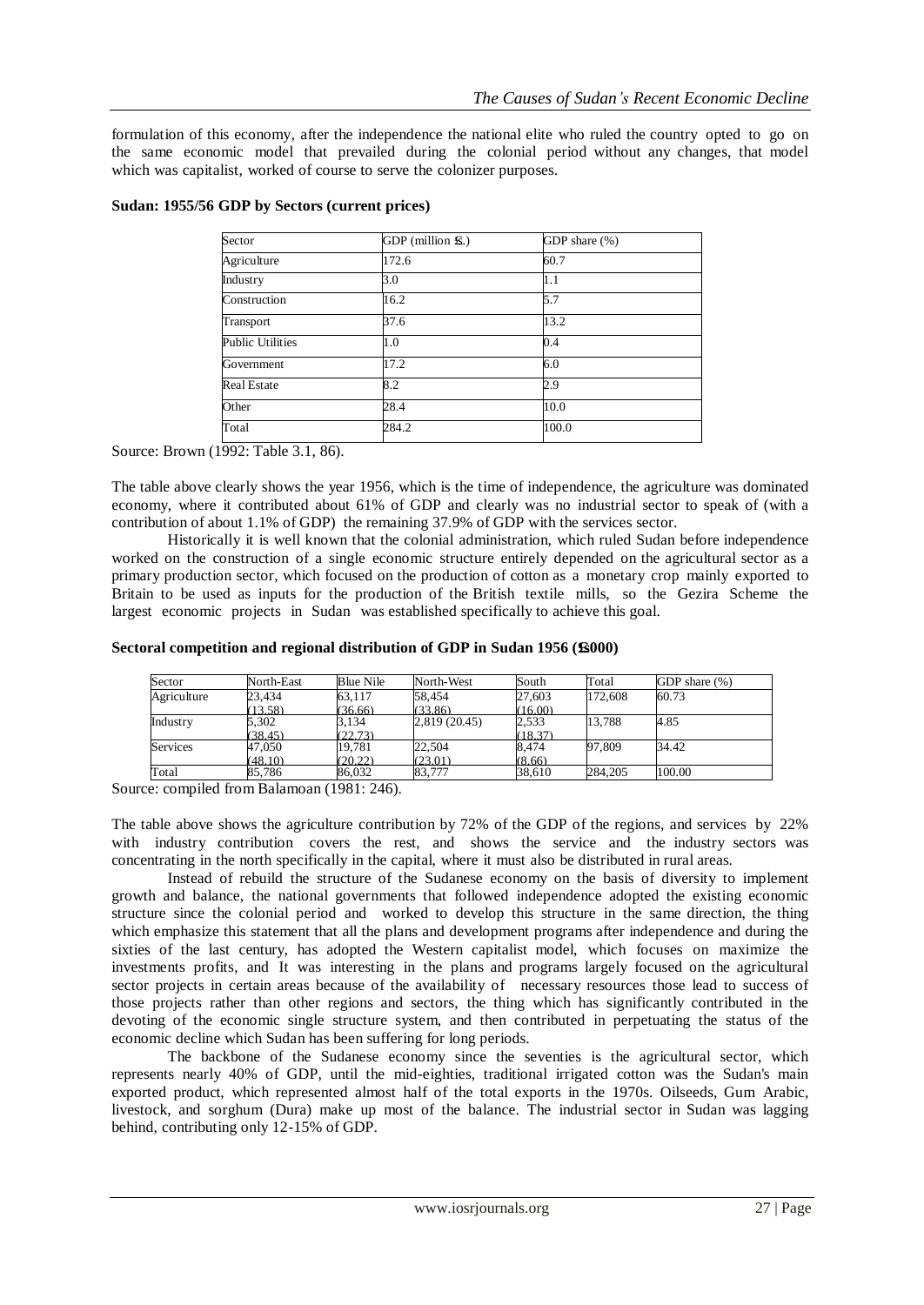

Source: Sudan central bureau of statistics

In the early 1970s the government started work on development programs to diversify the country's export base and enhance import industries, making some treatments in the transport and energy sectors. In the wake of rising oil prices, 1973, Gulf Arab countries tried to reduce dependence on the United States to import food by finding what was known as the Arab bread basket in Sudan through setting up a number of agriculture and agro-industries projects in large- scale, because the chances of finding the appropriate funding for these projects was expected according to those circumstances where it was raise the rate of spending on development, including the equivalent of 6 percent of GDP by the year 1977.



Source: Sudan central bureau of statistics

By 1978, Sudan's economy faced a crisis represented in the decline of traditional exports in conjunction with directing all investments towards a capital intensive projects of which became clear that its expected revenue needs a period of time longer than expected, and these projects exceeded allocations cost which led to the non-completion and accumulation of these projects which made considerable pressures on the Sudanese economy, debt service also increased and the net result was a decline of productive capacity, particularly in the export sector and all the attempts to diversify the economy failed.

This crisis in agricultural exports was not the result of chance but it had harbingers since the beginning of the sixties, for example decline started in cotton production in Gezira Scheme due to the lack of incentives for cotton producers during the 1960s and 1970s, especially after entering wheat and peanuts by the Gezira Scheme management, the matter which confused the profits distribution process, where the Scheme Board Directors failed to control the distribution of the proceeds of the land which used for the cultivation of the other cash crops neither cotton.

The project was based on tripartite partnership system, Government is the entity that owns the land and provides irrigation, the Board of Directors of the Scheme, which provides inputs and other services, and tenants. Where net income is shared by 50% for tenants and the other half goes to the other partners as long as the cotton is the only cash crop. But what happened is that, all the irrigation, inputs and services costs that were bear by the government and Board are first recovered from the proceeds of sales. Second, the tenant receives only 40% of the remainder of net income, in addition to give tenants the privilege controlling of spaces distribution between crops, marketing and pricing. All these problems led to decrease of the cotton crop.

until 1972 inflation in Sudan was neglected, but with a combination of imported inflation impact of the world, stagnation of domestic production, and problems in the balance of payments, the scarcity, and unchecked reliance on deficit financing , the average annual rate of inflation in the decade reached about 20 % (official estimates). In mid-1978 the government was forced to turn to the IMF to obtain assistance and negotiate the first credit agreement which meant to be the first phase of the stability program. the involvement of the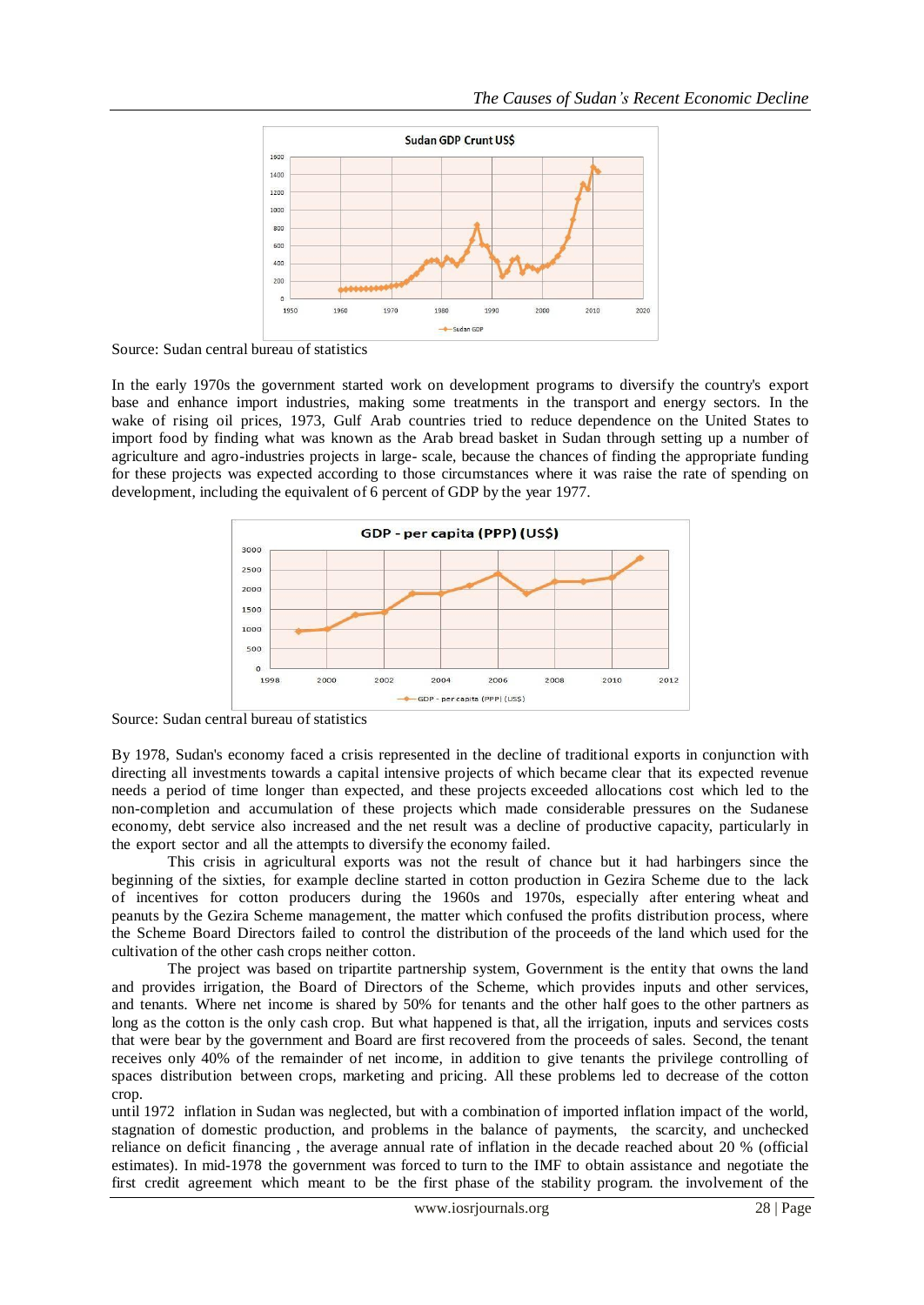(I.M.F) in 1978,coincided with two other developments, where the World Bank adopted the process of reagricultural development and the transition to a three years program of public investment under the supervision and close control of the (U.N.D.P) resident team and the International Bank for Reconstruction (I.B.R.D), so that the government constituted economic recovery program (ERP), which was the main justification to the support which Sudanese government has obtained through the international monetary fund (IMF), the international bank for reconstruction(I.B.R. D), the Consultative Group (CG) and the Paris Club. In order to achieve internal balance of the balance of payments, price stability as well as the expansion of traditional agricultural exports, replacement of industrial production import, rising overall rate of investment and economic growth.

#### **2.2 Monetary and fiscal policies:**

The main objectives of IMF macroeconomic programs between 1978/9 -1981/2 to raise the rate of economic growth to about 4 % per year and reduce the inflation rate to 10 %, through a range of measures aimed to reduce the government budget deficit and loans from local banks.

In actual fact, GDP declined by about 6% in real terms, the central government budget deficit increased about 10 % of the GDP, the money supply grew at an average annual rate of more than

40 % in comparison with the target rate of 16 % for the 1980/1 range. But from 1980/1, inflation has risen to an average of about 35 % annually.

So at the end IMF previous objectives were not achieved. For example, between 1980/1-1983/4 the central government revenue as a percentage of GDP has been less than 16 % . During

1982/3, money supply grew to about 37 % instead of the planned 28 % and 21 % in 1983/4. As a result, the inflation rate rose, even further in 1982 to more than 40% (according to official estimates) And the failure to achieve these goals attributed to the failure in the resources planning of these institutions and that the government and its priorities converted from its original program"(World Bank 1985). Secondly, the economic devastating effects factors such as depletion of human resources associated with migration to Gulf countries, three consecutive years of drought and famine culminating in 1984/5, the prevalence of corruption ,embezzlement of public funds, squandering and ill public administration, which has grown steadily in last years to (Nimeiri's) regime despite of the high aid flow, which by1983, reached to US\$35 per capita, compared to US\$19 per capita for the entire sub-Saharan Africa, So this was a clear indication that the generous foreign aid was not sufficient condition for economic recovery, and that the macroeconomic targeting type of the (IMF) is no substitute for the necessary structural reforms that generate the conditions for a real recovery in the economy.

The Islamicization program in September 1983, which was political more than economic program also brought important institutional changes and has had a direct impact on the ERP.

By late January 1985, there was growing speculation that the IMF was close to suspend Sudan from its organization, this coincided with a shortage of food and fuel, and rising of exchange rate of the open market to unprecedented levels and by the end of January, In early February Sudan's arrears to the IMF had reached US\$110m. On 6 April, 1985, Nimeiri regime fell after two weeks of food riots and a general strike. Note here that the Nimeiri regime, which was based largely on external funding, collapsed when donors became impatient and withheld support.

The third major phase in the historical path of the Sudanese economy started in 1992 after applying of the economic liberalization policy and adopting of a market economy approach as an economic system which reduced the government economic role to be restricted on policy- making. In this framework, an extensive program of sale and liquidation for most of the institutions and government companies to the private sector was applied under the purpose of treating the economic stagnation by reducing the control of the public sector on economic activity and break the monopolies in this section , to liberalizing the economy of various restrictions, opening the door to the private sector to take over the reins of economic initiative and driving economic activity towards achieving the national economy objectives, at this stage the economy has tested a number of negative and positive developments.

In the first four years of implementation of the economic liberalization policy, an evident disturbance was occurred in the national economy performance expressed by several indicators the most prominent was the inflation rapid rising , which reached 166% in 1996, as well as significant deterioration in the value of the national currency , clear distortions in the exchange rate, a decline in the rate of GDP growth to low levels of 1.8% in 1991, a decline in the appropriations of the general budget development to 50%, while the external debt exacerbated until it reached about \$ 17 billion in 1996.

However, a significant improvement occurred in the performance of the Sudanese economy after that because of the reforms that took place in the macro-economic policies since July 1996 in the framework of the implementation of economic structural reform strategy during the period from

1996-2002, where the Indicators of the total economic performance showed a remarkable development,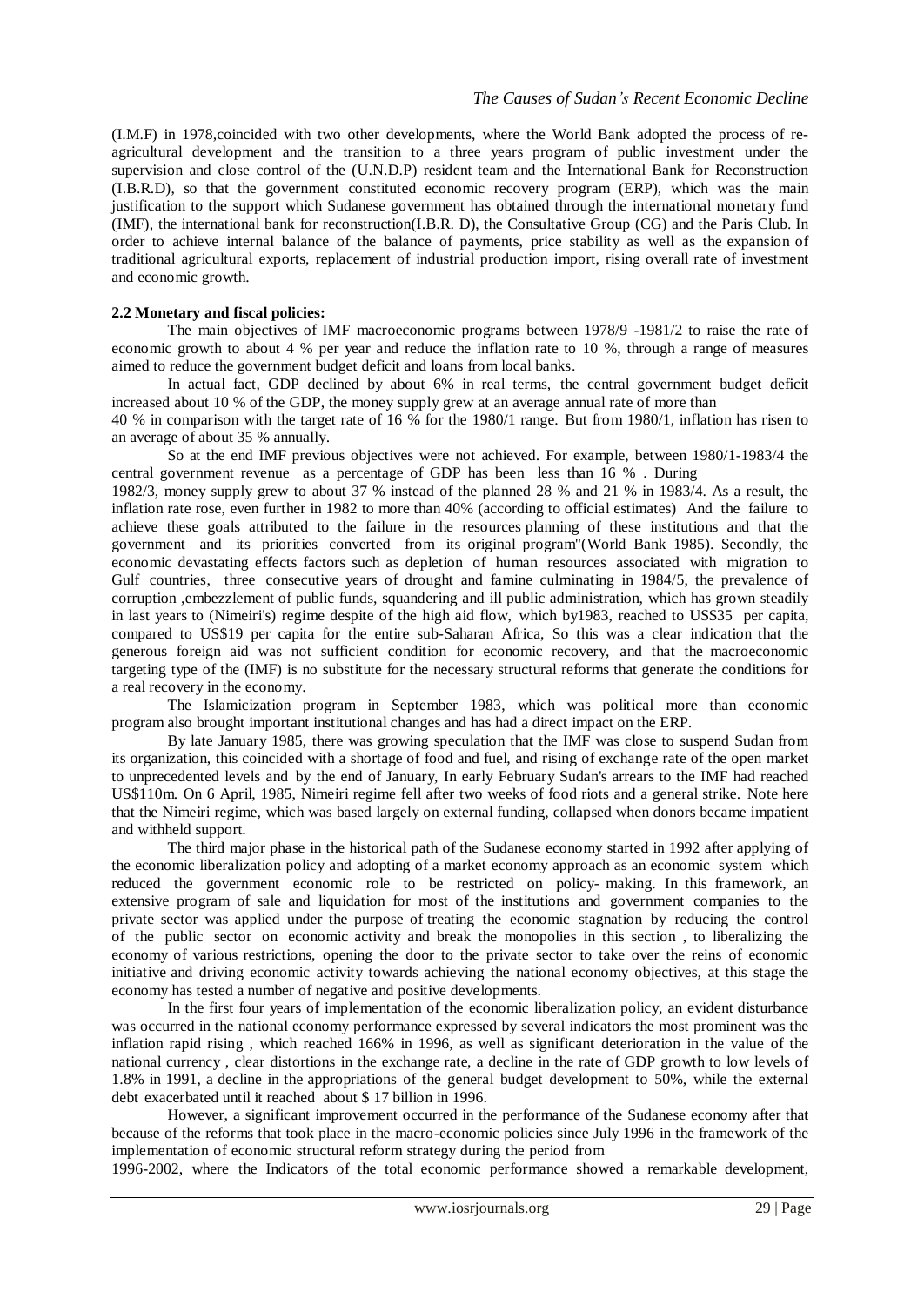Inflation rates have fallen to very low levels of 8% in 2000, after it was 166% in

1996, a significant stability had took place in exchange rate, and the rate of GDP growth returned to rise to reach an average of about 6% during 1997-2000. The thing which has helped to make this improvement was the entry of oil within the sectoral components of the Sudanese economy since 1998, as well as its entry within the structure of the Sudanese exports since 1999. This situation had made improving and some sort of relative stability in the Sudanese economy until the year 2008, in spite of internal political crises that took place in Sudan and at the level of its external relations, as the Darfur crisis did.

But that relative economic stability have been in decline since the year 2009, under the influence of various factors, most notably was the significant expansion of the public current expenditure (nondevelopment) because of the many entitlements that imposed by the political circumstances since the signing of the Comprehensive Peace Agreement in 2005 As well as facing requirements of Darfur crisis and Eastern Sudan problem, the implications of the effects of the global financial crisis in 2008 and its impact on the public budget and Imports in Sudan due to lower oil prices in the global markets in 2009, those effects made a significant pressures on public revenues of the country, and forced the government to increase the value-added tax and impose additional import duties with the new addition of fees and levies at the federal and state levels, which led to increase the production costs and economic stagnation.

The most prominent features of the transformations in Sudan economic system during the past twenty years, was the transition to the market economy system, and stabilization of Islamic- banking approach in Sudanese banks both in terms of to accept deposits or grant funding, as well as the use of financial instruments that compatible with Islamic law with what regard to the cash management in macro economy. Also the adoption of the dual banking system according to two systems which has been later achieved by approving the Islamic banking system in the north and the traditional banking system in the south of Sudan before separation, so there is no doubt that these transformations had a direct impact on the performance of Sudan's economy, especially its closely associated with monetary policy.

So, through this historical review of developments that experimented by Sudan's economy through various stages since independence, clearly noted the turmoil that has characterized its path and orientation and formed its features and attributes. From an economy based on a combination of market and indicative planning economy to other type based on government control and central planning, and then to the third type which is non harmonized combination of open and complete Liberal approach with Islamic economics approach.

the great turmoil in Sudan path of economy and a radical shifts of the economy from one system to another completely contrary, beside political instability, internal conflicts and crises, which has been a dominant feature in the Sudan since independence, these the reasons which prevented Sudan from making any economic progress with great quality and value, in spite of richness and diversity of resources that distinguishes Sudan.

#### **III. The essence of the decline:**

**3.1 Inflation**: due to the budget deficit caused by the loss of oil revenues on the one hand, and the decline in agricultural and industrial production on the other hand, and because of total reliance on oil without hiring the proceeds for the benefit of the productive sectors, the inflation rate started raising until it reach in August 2012, more than 41.6% according to the estimates. The thing which clearly seen in the uncontrollable rising of the price levels, it also led to a decline equivalent to 45% in the monetary value, which led to the capital erosion in addition to decline in private sector investments due to the fears of instability and economic imbalance.



Source: Sudan central bureau of statistics

**3.2 Decline of foreign exchange reserves:** scarcity in foreign exchange reserves has been occurred due to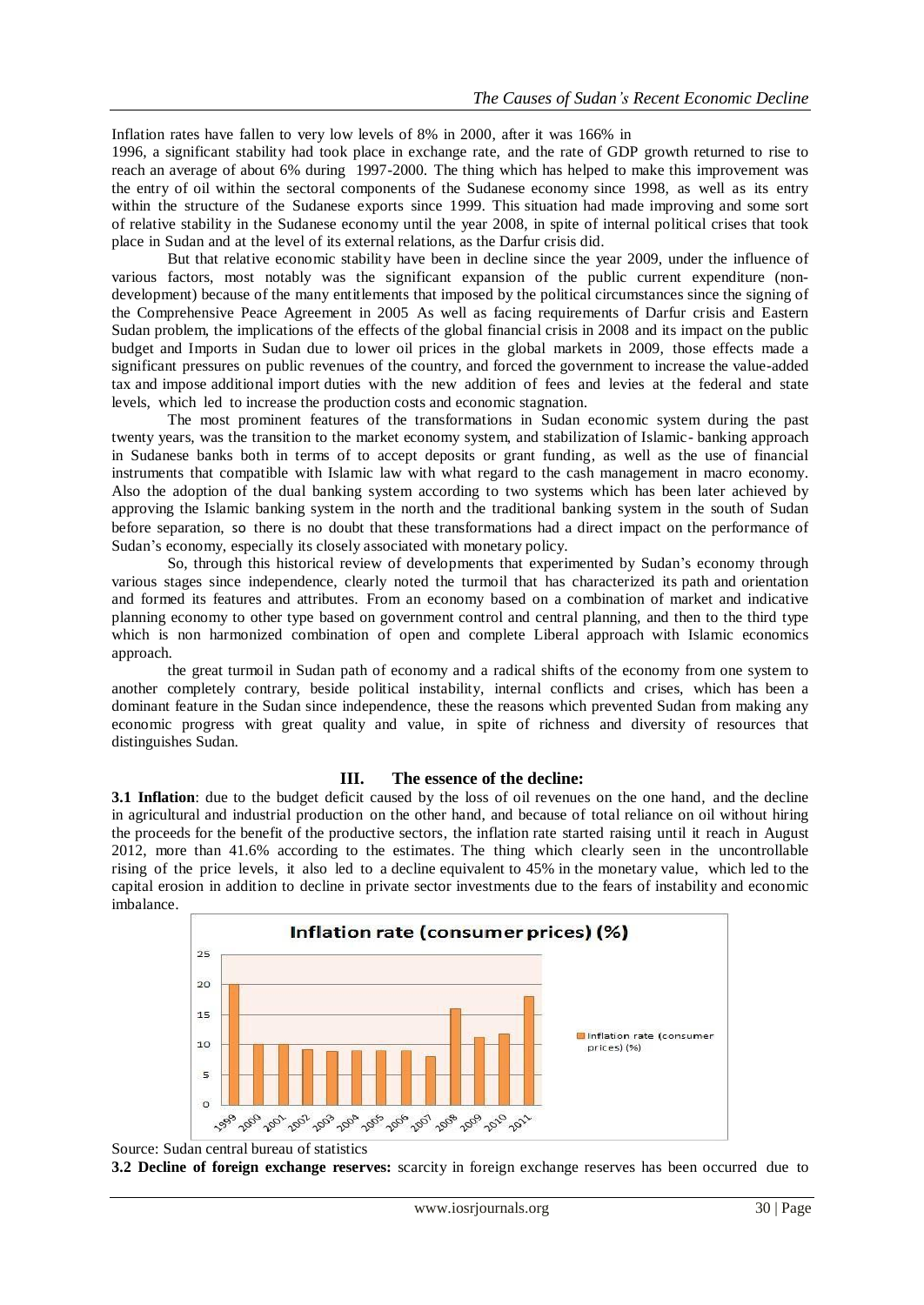the loss of Sudan's oil revenues after separation, which represents the main source of foreign currency, this matter had a direct significant impact on the exchange rate under the demand rising for foreign currency and low supply, where the value of the Sudan pound woefully fell against the U.S. dollar and Euro , the price of the dollar ,for example, dropped to more than six pounds during 2012, while the price of the Euro reached to more than seven pounds.

**3.3 Trade balance deficit:** the deficit in the trade balance Increased Because of Sudan export value decline due to remove oil revenue from the list on one hand, and the low volume of non-oil

exports under the influence of the rise of exchange rate on the other hand, which led to the increase in the imports value and increase the goods production cost as well as inflation, which raised because of the temporary and non-innovative Solutions, such as increasing taxes or banking borrowing the thing that helps to increase the inflation In the long term.

**3.4 The debts:** Since the late seventies Sudan suffered from increasing external debt burden which was amounted to \$ 42 billion in 2012, most of it was arrears, these debts were the major obstacle for the development projects, the government is still trying to find a way out of this growing problem by taking advantage of many international and humanitarian initiatives, but it has not yet reach a tangible result, because of its policy, which is classified as hostile to the international regime, the thing that led the government to lose a lot of the international community sympathy in spite of the large Government political concessions in this regard, the biggest of this concessions was the acceptance of the separation of South Sudan from the Sudanese geographical map.

**3.5 Unemployment:** this problem founded because of economic stagnation and recession in addition to some government internal policies such as privatization and non-oriented education and some of the foreign policies that led to the ban of Sudan in the international community, this problem include all kinds of graduates including doctors, agricultural, engineers and skilled or unskilled workers, even the government started encourage immigration, but its external policy does not help, for that the demand of Sudanese labor decreased in Arab labor markets, especially in the Gulf countries after the Sudanese-Iranian relations.

## **IV. Total reliance on oil revenues:**

The discovery of hole that could pump money from the underground can be one of the worst things that could happen to some nations. With some exceptions, oil-dependent countries are the poorest and most vulnerable to conflicts, as well as being the most despotic and tyranny. Even the (OPEC) studies show the risk of dependence on oil. the discovery of oil was started in the seventies, although Sudan began to find the oil in the fifties, but the real exploitation of petroleum resources was in the late nineties when the country exported the first shipment of Sudanese oil in September 30, 1999, That date which is considered as the beginning of the "Dutch disease" in Sudan's economy, after the increasing in natural resources incomes, and the total decline in the productive sectors, both industrial and agricultural, so if the external appearance of the Sudanese economy seemed strong, especially after the increase in the value of the local currency, but it suffers from a great internal weakness in fact.

Some countries, such as Botswana and Norway managed to use their natural resources in a way to avoid the disadvantages of the "resource curse" and improved and developed the economic situation by using that income and turned it into a blessing for their people, by concentrate on the development of other sectors and investing abroad instead of investing in home.

Through the budget report for the year 2003 which turned out to be reshaping the economic structure of the government concepts, meant to transform the economy from dependence on the agricultural sector and industry to the oil sector, which in most cases managed from abroad, whether by its institutional conditions or the nature of its activity and its links with the global economy.

The impressive results achieved by the petroleum sector, which represented 80% of total national export earnings was the main reason of (swelling) the total proceeds of commodity exports in

2002, where formal financial reports showed a terrible decline in the rest of the goods especially cotton and oilseeds, despite the significant increase in export earnings of livestock which confirms the negligence of agriculture and manufacturing.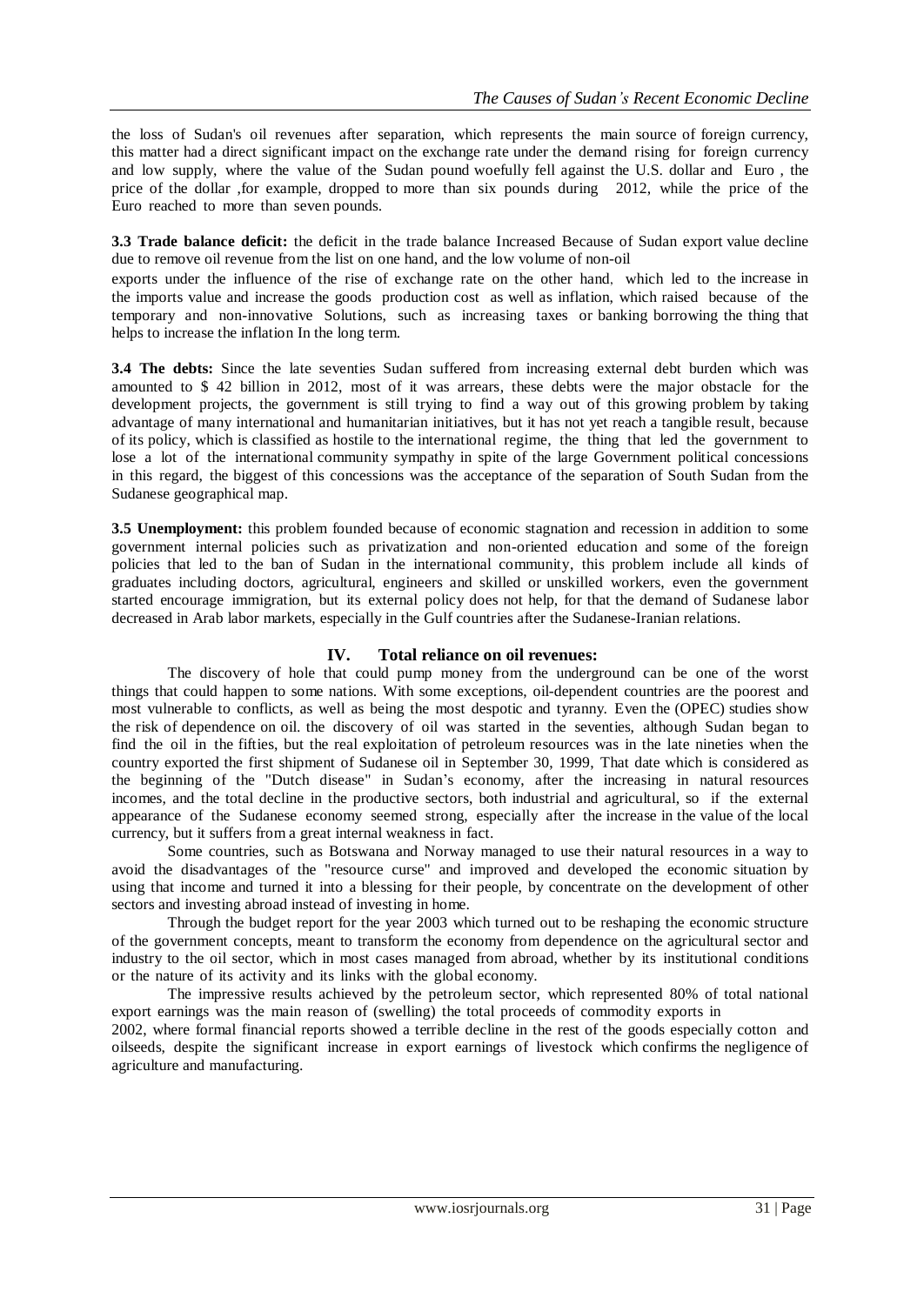

Source: Sudan central bureau of statistics

Sudanese exports relied on oil more than 80%, which is the most affected item by International political and economic changes. This effect, which clearly appeared on the African countries, particularly Sudan through the economic stagnation after the events of September 11, where global demand for Sudan's exports of commodities decreased by 10%, and oil by 20% - This situation had a significant impact on the budget performance, where the oil represented 41% of it, where oil was not dealt with as a depletable resource. the thing which was clear through the budget reports that the government planned to deal with oil as a major source to reduce the deficit in the public budget and balance of payments, through more than \$2 billion total proceeds of merchandise exports for the year 2002 oil recorded \$1 billion and 62 million, which was more than 80% of export revenue, obviously a very large proportion of the actual investments that entered the country are investments in the oil sector, while foreign investment in the agriculture and manufacturing sectors are almost non-existent.

the growth rates that have been taking place in the country in the past ten years was not an indication of the integrity of government's economic policy but it was the result of unprecedented revenue in the Sudanese economy that provided by the oil both in terms of supporting the foreign trade balance and offering hard currency, or in support of the budget revenues, especially with the rise in oil prices globally. This growth contributed significantly to the omission of the real structural problems facing the Sudanese economy.



Source: Sudan central bureau of statistics

It is clear that the way of use the oil revenue instead improve economic environment, automatically turned to support the budget and create distortions in development programs, due to increasing of government spending and import financing, so we can say that the Sudanese economy a long time ago was not managed according to economic priorities, but dominated by short-term treatments, instead of long-term and scientific economic managing.

The total dependence on oil revenue has contributed widening social gap where the way used to deal with oil revenues has contributed in confining the benefits for limited categories of society, in the absence of attention to the development of other economic sectors through the use of oil revenues to expand the productivity base, and this can be emphasized through the comparison with Venezuela one of the biggest members of the (OPEC), which faced an internal conflict because of the social gap caused by the exploitation of oil revenues which did not succeed to create economic stability to Venezuela, that has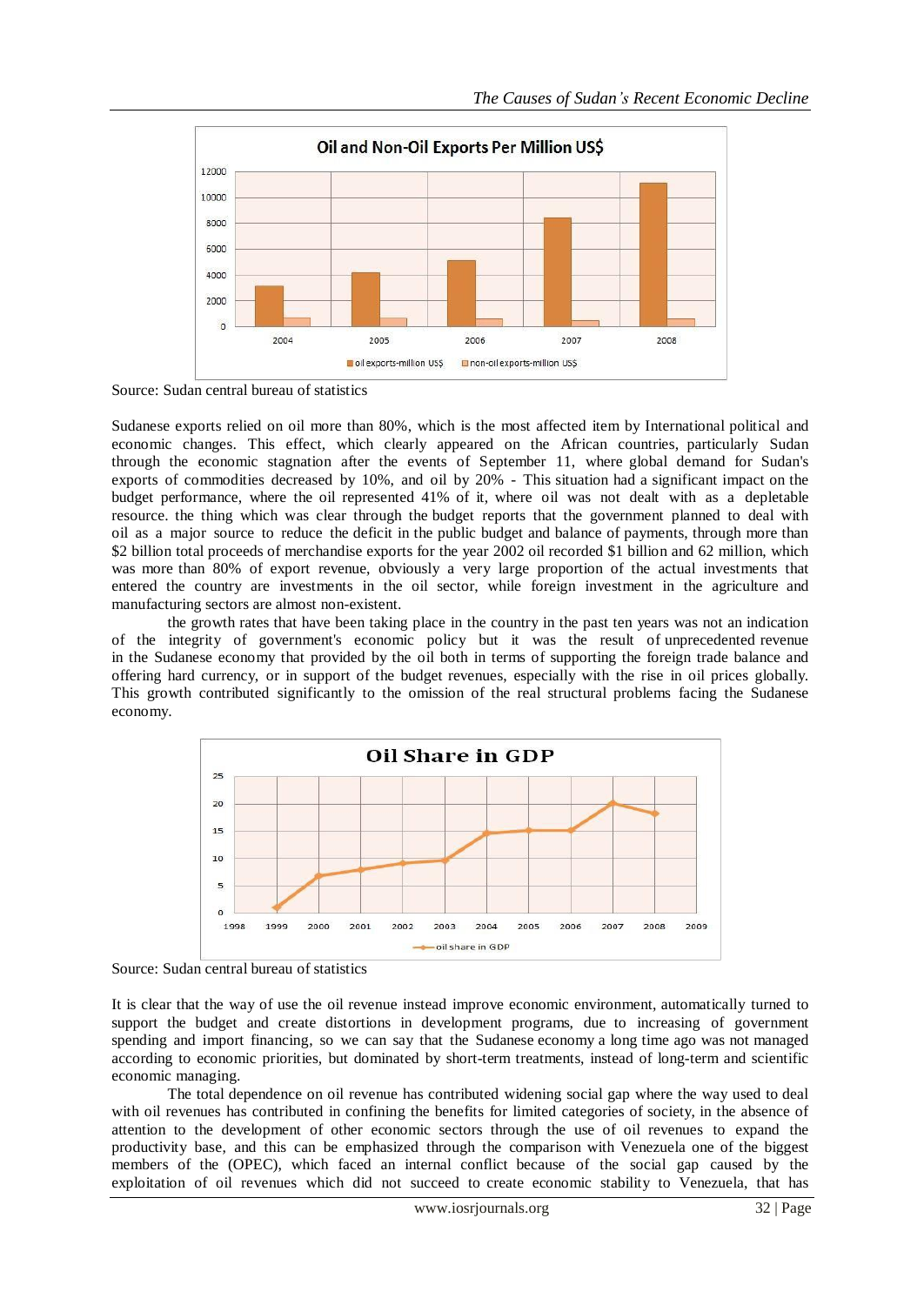suffered a higher inflation rates reached 35% , unemployment rate reached 25% and a decline of 100% in national currency.

#### **5.1 The federal system:**

## **V. The Internal factors**

The financial and economic issues in the federal states is one of the most complicated and controversial issues, because of its great impact on the economic power of the federal state, local governments and citizens of the federal countries alike.

In spite of the multiplicity of federalism models in the world and the presence of more than 25 federal countries, and through tracking and analyzing economic areas in these countries, clearly find there is no unified system can govern and regulate the financial relationships between the multi-levels in government, in vertical or horizontal (between the federal countries and provinces), but it varies according to some special perspective determined by the constitution or laws of this countries through their experiences in this field.

Sudan is considered as one of these rentier economy countries those depend on a single source of income which is almost the revenues of the country's natural resources, especially oil, gas and gold this is what characterized Sudan's economy in recent years.

In federal economically developed countries the natural resources does not constitute the main source of income as a result of the diversity of economic activities like (industry, tourism and services) therefore the controversy has been resolved in most of those countries that the natural resources owned to the regions where these resources are found as the case of Canada, Australia and Switzerland, with some of the differences between one country and another, such as the ownership of natural resources in the territorial waters which belonging to the federal government in Australia, and the natural resources is ownership of the bordering province of territorial waters in the case of Canada, while the ownership of natural resources widening to include also water sources in Switzerland. That matter is also not confined to economically developed countries, where the natural resources represent a small fraction of national income, but extends to rentier countries where the oil sector is considered the most important economic sectors in the country, in these countries the ownership of the natural resources belonging to the region or the state, as well as in the United Arab Emirates where constitutionally the ownership of natural resources belonging to the Emirate of where this resources, as well as in the former Soviet Union and the recently Russian Federation, with some differences that the central government actually controls the revenues of the oil sector in Russia.

The treatment of the natural resources ownership varies from one country to another because of the nature of the founding of this countries, as most of federal countries are in fact have been formed through the union group of independent states or emirates, so every state or emirate kept the ownership of natural resources as part of the security of the State, unlike Sudan, which is established as one unit but was redivided on a federal basis. And the division of natural resources in this way led to the emergence of real and fundamental problems exceed the economic level of federalism, but the focus will be only on the economic consequences of such a distribution ownership because the natural resource of the region or the state would mean for some regions enjoy largely the national income by comparing with the other regions especially in the rentier states such as Sudan, which means improve the economies of some states and increases per capita income leading to a lack of balance or "economic gap" between the various levels of governments where local governments those have the power or resources get the ownership of the largest impact on the central decisions, so there has been a natural migration towards these regions and concentration in economic activity which does not serve the benefits of the federal country.

One of the most dangerous and contentious issues on the subject of federalism in Sudan is the issue of redistribution of wealth and the main reason is the existence of the most important and most valuable of this natural resources in the southern and eastern regions of the country while the areas of the center, north and west has a clear lack of this type of natural resources, also the government has failed to use some of the administrative policies and financial systems to redistribute of resources in a way which to reduce the variation in income of each region.

The federal system of government is too expensive where more administrators are elected, both at the state and center, the thing that leading to the administrative sag and increased of expenditure, so that only rich countries can adopt such a system the thing which is also not available in Sudan case.

Power-sharing between the Centre and the States includes other defects, because of overlapping and confusion in responsibilities and work between the central authority and region power, especially in the case of an emergency crisis.

The large number of elected members with overlapping roles also leads to corruption, which was clearly seen when Sudan had been classified among the most corrupt and a lack of transparency countries in the world ranked No. 173 in 2012, according to Transparency International.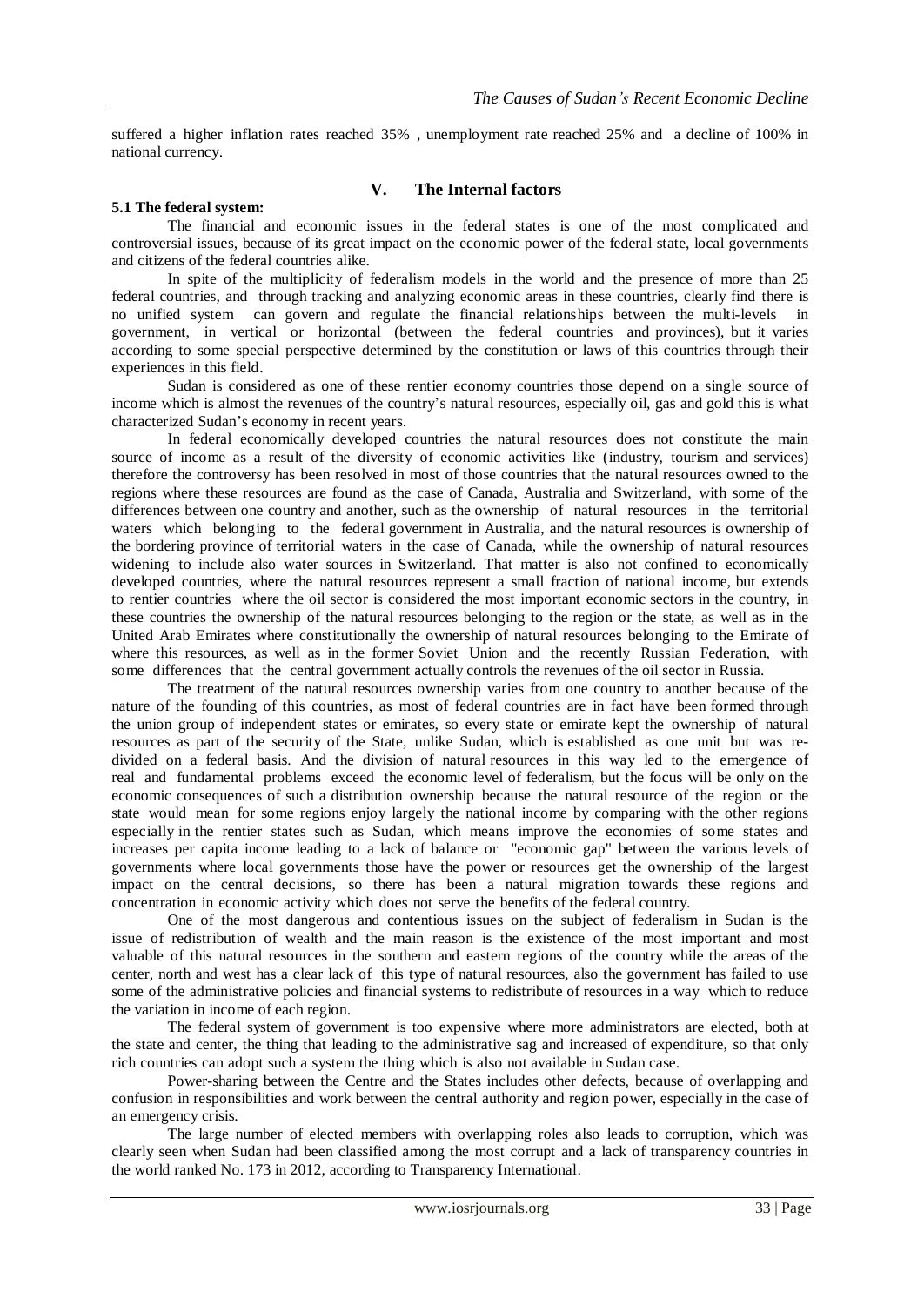The federalism lead to unnecessary competition between different regions which led to the insurgency in some regions against the central government as well as in Darfur and southern Sudan, all this scenarios constituted threatening the safety of the uniting of the country.

Federalism led to the strengthening of regional inequality in the natural resources, industries and finding jobs opportunity from one area to another, and thus wealth profits were not distributed evenly. The rich countries provide more opportunities and benefits to its citizens and this is what cannot be provided in poor countries, therefore; the gap between rich and poor countries is always in expansion.

The federalism does not eliminate poverty, even in New York; there are some poor areas and the reason for this may be that these policies set by the elite but not the local public, these intellectuals may not understand the local needs correctly therefore; these policies may not achieve good results.

## **5.2 Privatization:**

The common objective of privatization is to enhance economic efficiency. and the participation in the private sector increasing by enhance competition, and reduce the burden of state-owned enterprises on public finances and also stimulate the development of markets, and the justifications of the SOEs privatization are based on three things. The first is related to the problem of financing higher levels of public expenditure, and the second is based on the private ownership which is more efficient than public ownership, the third is based on losses in the efficient public institutions which is responsible for the excessive budget deficit and other financial problems.

Although the empirical evidence proves that privatization enhances economic efficiency, but it adversely affects the affordability and the basic services access, which may have high consequences for poor families by increasing basic services prices, such as electricity and telecommunications, as well as the loss of jobs before and after privatization.

Many countries even in Africa, implemented various types of privatization programs over the past two decades in order to reduce the relative size of government and improve the efficiency of service delivery.

#### **The direct effects of this policy represented in two important matters:**

First: increasing basic services prices after breaking natural monopolies for the benefit of private companies, so these companies have a greater incentive to exploit the monopoly power commercially because of their need to recover the cost of investment, also their need to improve quality standards and the profit motive. So the policies of Government was seeking to reduce the level of public debt and broadening the tax base from one side, but it also had increased the burden on consumers from the other side, where they have to carry these additional taxes those for sure will not be borne by companies. Though the sale of community public assets may lead to expand the wealth base in country, but it also means more money in the hands of the minority.



Source: Sudan central bureau of statistics

The second thing: the issue of unemployment, which is the most complex because of the extension of its effects economically and socially, where there have been significant reductions in the levels of employment in state-owned enterprises at restructuring framework period and the privatization process preparation time.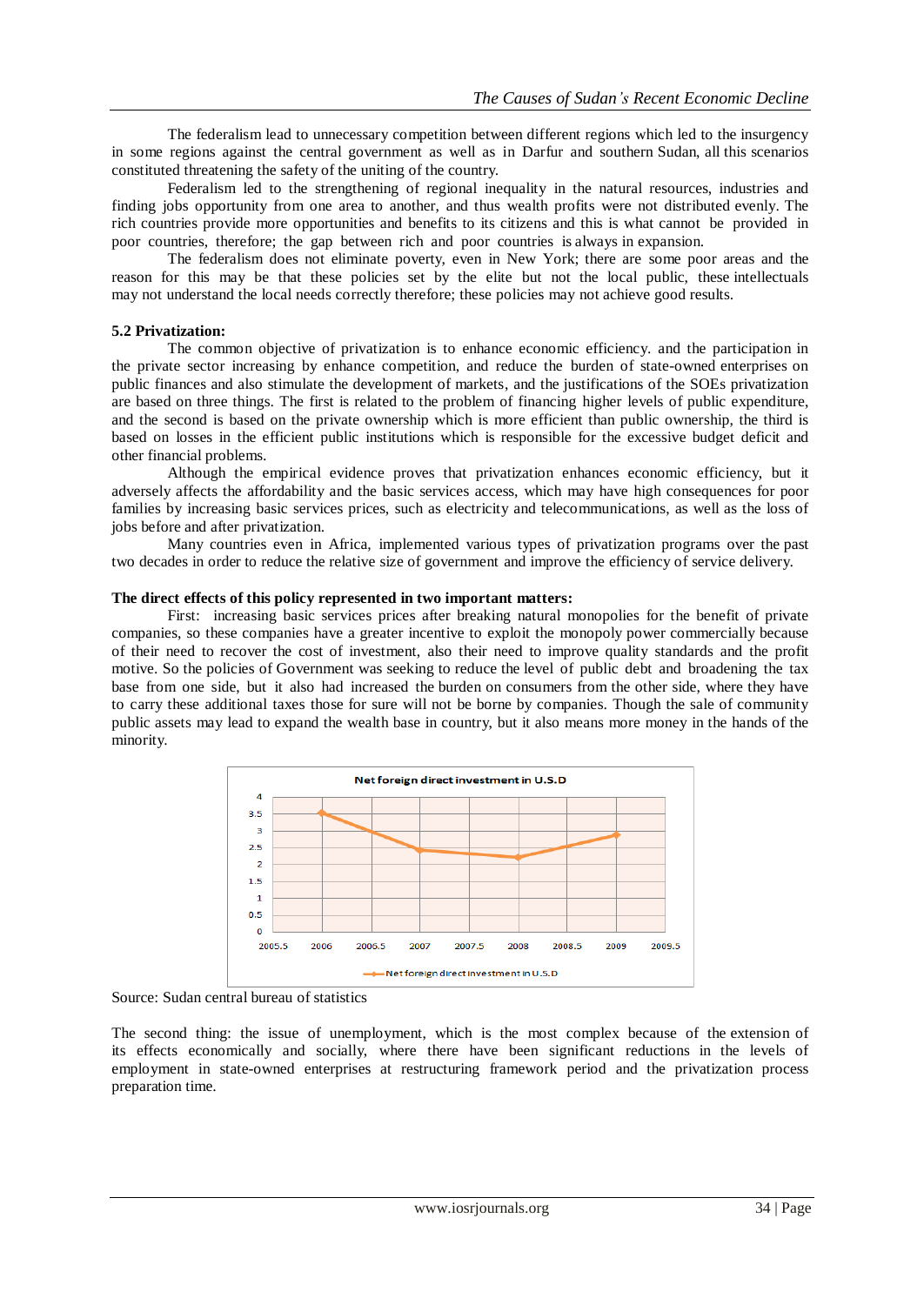| <b>Educational</b> level | Urban | Rural | Total |  |
|--------------------------|-------|-------|-------|--|
| No education             | 18.9  | 14.1  | 14.6  |  |
| Read and write           | 19.1  | 16.0  | 16.6  |  |
| Primary                  | 19.7  | 19.3  | 19.4  |  |
| Intermediate             | 23.0  | 18.1  | 20.6  |  |
| Secondary                | 17.6  | 15.1  | 16.9  |  |
| University and higher    | 21.8  | 7.5   | 22.6  |  |
| Total                    | 19.6  | 15.3  | 16.6  |  |

**Unemployment rates in 1996 by level of education and labor market (%)**

Source: Sudan Ministry of Manpower (1996: 48-52, Table 8).

The table above shows the urban sector unemployment rate is higher than that of the rural sector. The table also shows the predisposition of the unemployment rate to increase with the level of education, although the pattern of increase is not uniform. The highest unemployment rate in the urban sector is recorded for the intermediate level of education, with the university level ranking second, while there is a clear predisposition for the unemployment rate to increase up to the primary level and then decline in the rural sector.

also in the privatized companies under the framework efficiency improvement and reduce the cost during the restructuring process the Job loss rate was high, and semi-skilled workers and low-income people find much difficulty to get a new jobs, compared with the high-skilled workers and high-income, and the other thing which increased the crisis was the increasing of foreign direct investment flow and oil increasing, which encouraged immigration to Sudan, so the proportion of migrant workers in the Sudanese labor market also increased, particularly in the private sector.

This flow and foreign workers employment increased the crisis because of the competition to replace local employment by high proportions of skilled foreign workers, that means the majority of foreign workers were employed in jobs requiring high skills, left the semi-skilled jobs competition between local workers and other ratios of foreign workers, the thing that reduced the opportunities for local employment. Therefore, we find that the percentage of white-collar foreign workers rose in 2002, 2003, 2005 and 2006, from 77% to 90%, 96% and 91%,

respectively, according to statistics from the Ministry of Labor.

| vear                   | 2007   | 2008  | 2009   |
|------------------------|--------|-------|--------|
| the labor force abroad | 13.854 | 7.154 | 39.023 |

Source: Sudan Ministry of Manpower

So it is clear that the restructuring process was not preceded by an accurate analysis of the potential impact on the poorest sectors of society to assess the ultimate impact on all segments of society in developing environment lacking the basic structures of the economy, where poor families represent the majority in the community and they are very sensitive to changes in the levels of real income, also some social phenomena such as the increasing of crime rate, and brain drain emerged because of unemployment, prices rising, poor distribution of income and the lack of helping measures such as discrimination in price and support programs, those led to a direct impacts on the economy.

#### **5.3 Peace Agreement and the separation of the south:**

As a result of the implementation commitment for Comprehensive Peace Agreement and the consequent of resources division between the south and north, the volume of resources transferred to the South grew to increased the size of government expenditure in the south ( the transferred amounts exceeded ten billion dollars up to 2007) also the agreement led to expand the government agencies size by the structures and institutions those agreement stipulated its founding in the north and south alike, therefore the government expenditure increased significantly, the government structure in the south is divided into the Territory Government and the ten states governments and provinces as well as movement Army SPLA and joint forces, commissions, Councils etc. So the government apparatus expanded to increase the government expenditure on these government agencies.

After the separation of South Sudan in the ninth of July 2011, Sudan became a country with a new reality, challenges and unclear economic future, this reality has resulted an economic crisis situation that may continue because of the structural fragility of the Sudanese economy construction as mentioned before, the economic impacts will remain the broader among the various separation impacts because it caused what can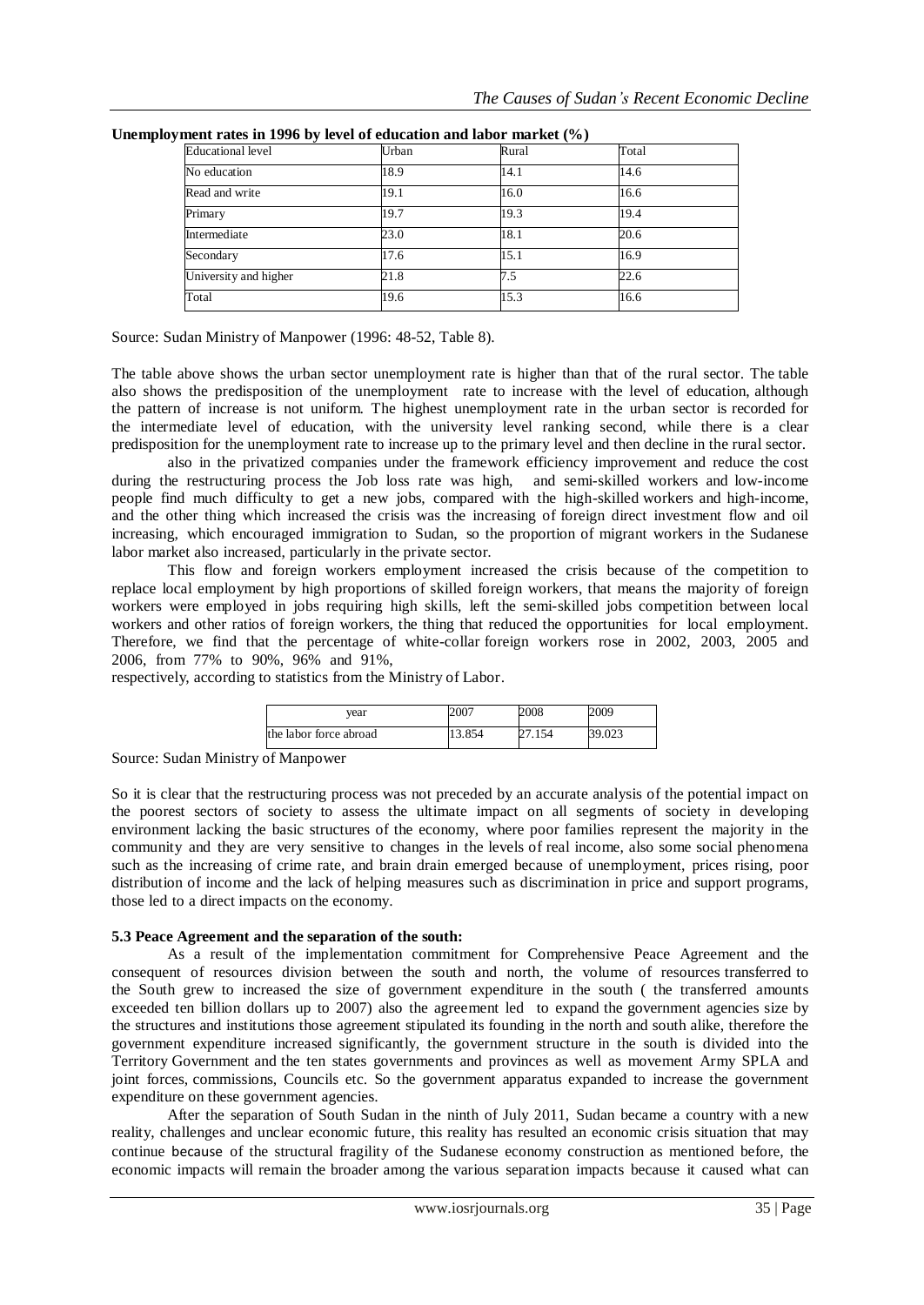be called a deep economic shock in the Sudanese economy

The economic implications of this separation can be summarized as follows:

- A. On the level of economic resources: estimated area of the south between 25% 28% of the total Sudan area before the separation, and the population of the south represent more than 23% of the united Sudan population, according to recent estimates the population of Sudan before the separation was about 44.8 million, where 10.6 million persons, were the population of the south, so according to these facts, Sudan has lost by this separation a huge economic resources because the south land rich by resources, even if it's not fully exploited. In addition to the loss of agricultural land, natural pastures, forests, livestock despite its low rate compared with other regions of Sudan. Sudan also lost large numbers of wild animals those had been an asset to tourism activity in the country, and above all the most important was the loss of oil resources, where most of Sudan's oil fields where in the south.
- B. Water Resources: after separation from the mother country, Southern Sudan became a new waterway Country of the Nile water, and this may arrange a new situation in this issue. Despite it was not raised in explicitly by the republic of South Sudan among the issues those arose from the separation. However, this issue may be raised in future on light of water conflict between Nile Basin countries, which arose by upstream countries since the Kigali Conference, which held in Rwanda in February 2007 and discussed what concerning with the reconsideration of the Nile water agreements. As it is expected that the republic of South Sudan may support the side of the upstream countries, which call to cancel the agreement of the Nile water and replace it with a new agreement based on the principle of optimal and equitable use of the Nile water, the matter which is likely to make an impact on Sudan's share of the Nile waters.
- C. Human Resources: Separation of the southern Sudan means eliminating of 23% of the human resource rate. This is not a simple ratio due to the importance of human resource for any economy. Though some views diminish the importance of this effect by virtue the quality of this labor force and its poor productivity, but the human resource at any case is an asset for the state economically or politically, as it is also the key engine of aggregate demand for goods and services, and this is essential in terms of moving the investments and the exploitation of other economic resources as an imperative necessitated by the imperatives of development in light of the challenges of globalization.

## **VI. The External Factors**

## **6.1 The economic embargo imposed on Sudan:**

The Government of the United States Imposed set of economic constraints on Sudan at several stages started in 1997, under Executive Order 13067 during the reign of President Clinton on the pretext of Sudanese government contribution in support of international terrorism, destabilize neighboring governments, and human rights violations, the thing that may cause an extraordinary threat for national security and foreign policy of the United States, according to U.S. government estimates.

The sanctions are designed to restrict foreign investments, and prevent military sales and exports, and terminate the commercial activities between the two countries. Where Washington government imposed a trade embargo against the entire Sudan territory and suspended Sudan government total assets. The embargo was expanded on 27 April 2006 during the rule of President Bush, under Executive Order 13400 after the Security Council's call for member countries to interfere and make measures against individuals and entities which were responsible for the conflict in the Darfur region. On 13 October of the same year was the issuance of the Executive Order 13412 by the U.S. administration to put more economic impediments in front of the Sudanese government excluding some areas, such as South Kordofan, the Nuba Mountains, Blue Nile State, Abyei, Darfur and the Government of Southern Sudan since July 2008.

The embargo totally represented in:

- A. Prevention of all properties and interests belong to Sudan Government in United States for individuals or entities.
- B. Prevention of all transactions those related to the oil and petrochemical industries in Sudan.
- C. Prevent the importation of Sudanese origin goods and services to the United States, either directly or indirectly.
- D. Prevent the export of goods or technology from United States to Sudan, either directly or through intermediate countries.
- E. Prevent implementation of contracts those support industrial or commercial sectors or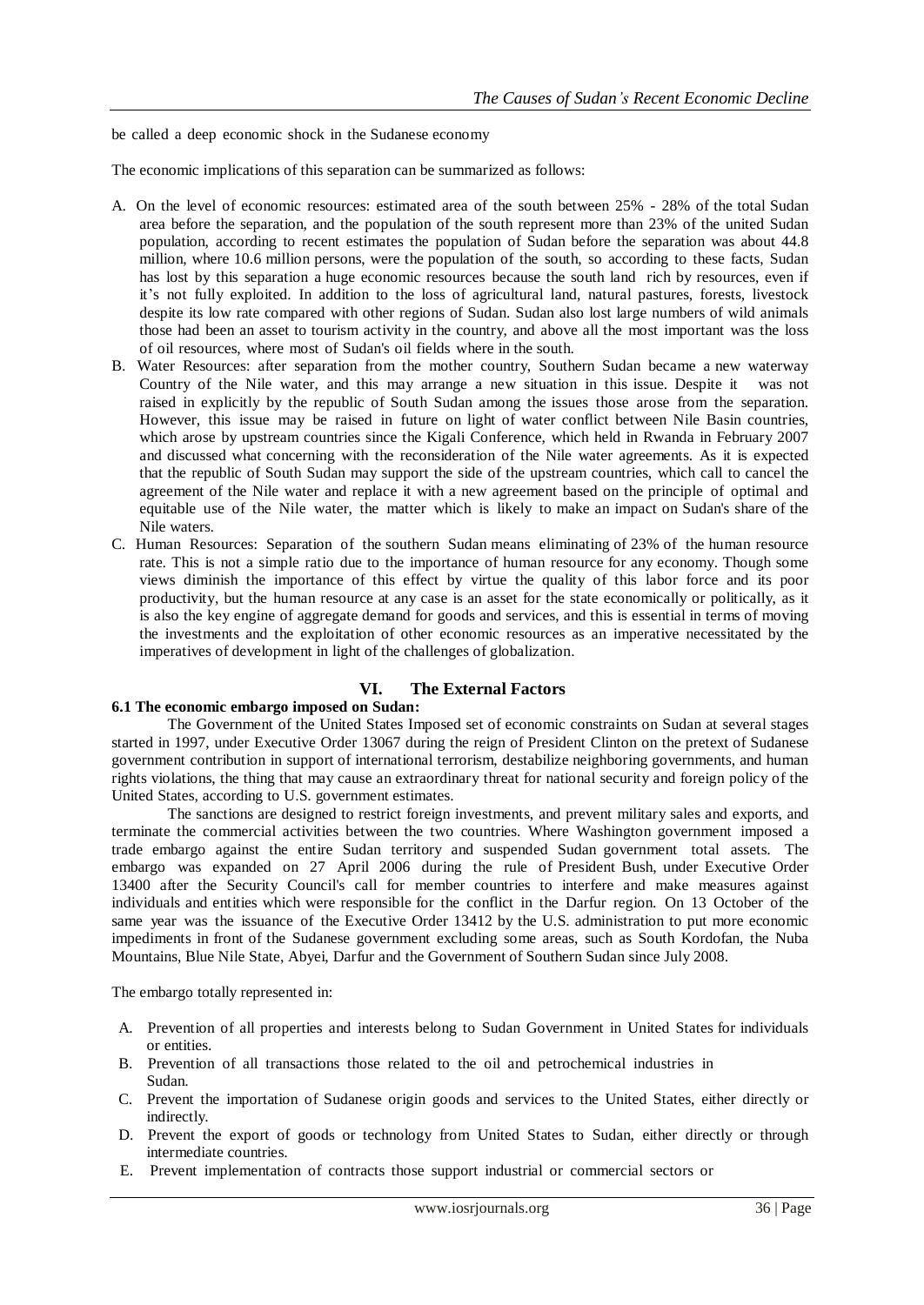public utilities or government projects in Sudan.

F. Prevent of banking transactions except for personal and noncommercial transfers and in this case it will process through banks those are not owned or controlled by the Government of Sudan.

G. Prevent of loans and funding through international financial institutions. H. Prevent interests of some persons specified individually.

#### **The economic impacts of this embargo:**

Some economic experts believe that impacts of this embargo may be limited and indirect also it is possible to overcome, but in fact, the impacts are represented in two important points.

The first point is in the case of the goods and technology that are only available in the United States, these goods and technologies even if brought to Sudan through wide range circles of indirect intermediaries, but that would increase the total cost also would make an additional economic burden.

The second point, in the case of goods and technologies those available both in U.S. and global markets, exclusion of U.S. market will reduce competition options of purchasing prices and also will work to reduce the quality options.

#### **The reflections of the embargo represented in:**

In May 2007, Sudanese government began take steps for sale government assets for companies that have been identified by the U.S Office of Foreign Assets Control including the major communications Company in Sudan SUDATEL, and it imposed extensive restrictions for the foreign currency transactions in Sudan.

In the fall of 2007, the Central Bank of Sudan in light of U.S. sanctions announced that, , it will convert its foreign reserves from the dollar to other currencies, mainly in the Euro zone, and will stop using the dollar in financial transactions because of the funds transfers delay risks and the prohibited transactions.

Foreign companies apprehension to stay in Sudan under threat of U.S. further and multilateral sanctions.

Obstruction of some strategic industrial projects those based on U.S. technology, such as the sugar industry due to lack of technological advisory support, vehicles and spare parts.

Obstruction of foreign investments in government-linked companies such as GIAD that had not succeed its stock offering in Dubai Stock Exchange in 2007 due to brokers fears of losses under the U.S. economic embargo.

Companies and small production sectors were affected by difficulty of financial transformation. In the period from May 2007 till May 2008 OFAC prevent 65 transactions totaling over

\$1,117,000, and U.S. banks refused 576 such transactions, which led to disruption for at least \$133.2 million in Sudan businesses.

| Subject                                   | Period              | Value       |
|-------------------------------------------|---------------------|-------------|
| Value of Business Disruption for Sudan    | May 2000 - May 2008 | \$745300000 |
| The value of assets prevented in Sudan    | December /2007      | \$48200000  |
| The value of sanctions that are collected | November /1998      | \$1530000   |

Source: US Office of Foreign Assets Control

#### **6.2 Foreign debt:**

Sudan is one of the third world countries, so like the rest of the same category countries the accumulation of foreign debt syndrome does not stop. The direct cause of this accumulation is the increase of federal budget deficit and the increase of the new external arrears accumulation, in addition to increase of domestic borrowing and permanent deterioration of macroeconomic fundamentals, especially after the separation of South Sudan in July 2011 which formed "as it mentioned before" a shock that strongly has affected the macroeconomic outlook in Sudan, and significantly reduced the debt-servicing ability, especially after the exit of oil revenues from the balance of exports due to separation.

From a historical perspective it is clear to note that the GDP per capita has grown from 46% in the sixties, and up to the 170% in the seventies, but later has been proved that this growth was unsustainable, thus fell again to 34% in the eighties. Finally, it fell to 26% in the nineties. By 1993 Sudan had the world's largest debtor to the WB and the IMF and its relationship with the international financial institutions have been strained, where the IMF suspended voting rights for Sudan and the World Bank suspended Sudan's right to make withdrawals for loans and credits, also European Union suspended agricultural credit funds in Sudan, which amounts to more than one billion Euros, and the government failed to comply with the IMF program.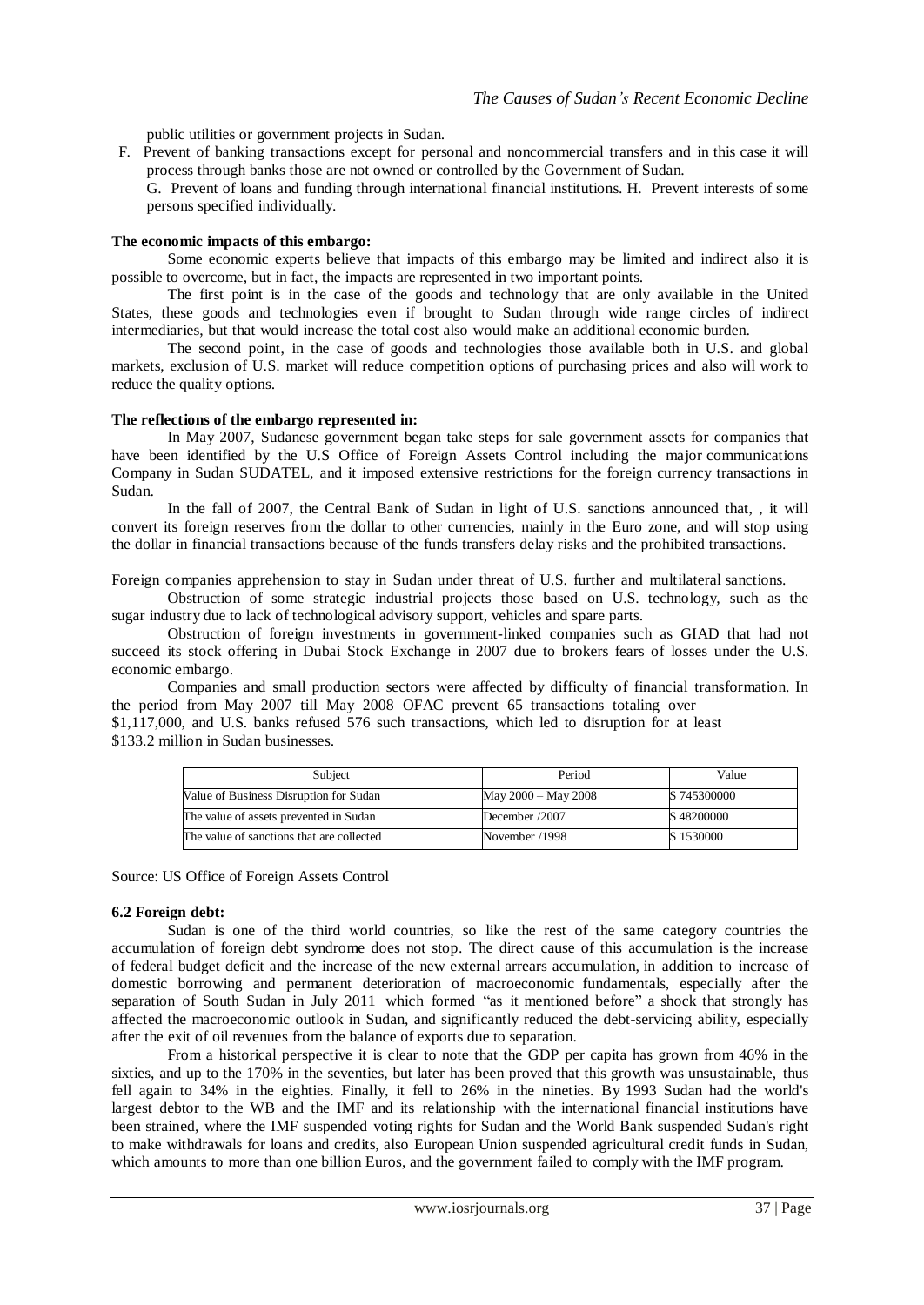By the end of 2011, the ratio of Sudan's external debt amounted \$ 41.5 billion which is equivalent to (65 % of GDP), 84 % of these debts were arrears. Sudan has 73 % to bilateral creditors (almost evenly divided between Paris Club and creditors who are not members of the Paris Club) and 13 % to multilateral creditors. IMF predicted that the debt level will reach \$ 43.7 billion in 2012 and \$ 45.6 billion in 2013. The last is represents 83% of Sudan 2011 GDP, which was \$ 55.1 billion.



Source: World Bank

The accelerated growing rate for these debts returns to three basic factors, the first is the rising of interest rates for the debt, the second is exports decline and the third and most important reason was spending these debts on non-productive projects.

Sudan is eligible for debt relief under various init iatives, including the HIPC initiative which was introduced by the IMF and the WB in 1996 but this relief needed further reforms in the political agenda and reconsider economic restructuring by the Sudanese government.

## **6.3 The global financial crisis and the drop in oil prices:**

The global financial crisis that erupted in mid-September 2008 cast a negative shadow over the Sudanese economy in spite of some analysts attempts to reduce its impact on the Sudanese economy under the pretext that there are no link between Sudan's economy and the United States the source of the crisis due to the economic embargo, but in the matter of fact that the correlation of the international economy did not exclude any country from these impacts, and all financial institutions without exception, are related with each other, and any serious problem affecting one of these institutions, must be reflected on other parts of the global financial system and because Sudan and Arab countries are part of the global economy, they negatively affected by the crisis, and this affection was according to the volume of the economic and financial relations between these countries and the outside world.

#### **Those impacts represented in two factors:**

- A. The first is direct factor which is the drop in oil prices as a result of the global economic growth slowdown due to the crisis, where prices has declined from \$ 120 to \$ 55 per barrel, because the process of selling oil are managed through "deferred payment" according to the saved bank bond, but the payment period may lasts for 90 days according to the credits of those countries in the banks. Therefore, international banks after the economic crisis need more cash, it was natural that oil prices trended downward to allow the entry of more cash money and compensate for losses by attracting more investors towards purchase, and because Sudan was one of those countries which depend on oil revenue in their budget, in case of Sudan it was 55 % of the public revenue, and constituted to reach more than 90% of exports income, this decline in oil prices sharply effected the central government budget because of the wrong predications for oil prices, which negatively reflected on the living standards, financing and implementation of development projects.
- B. The second factor is the indirect factor, which had the following impacts:
- The affection on foreign investment caused by foreign investors fears, also international and regional institutions fears from crisis continuing, so these investors were warned to provide any funding either grants or loans, instead kept their portfolios in their countries to fund the liquidity that needed to counter the effects of the crisis.
- b. the change in the foreign trade conditions due to the global recession and its impact on prices of goods and raw materials produced by Third World countries, so the proceeds of such countries of these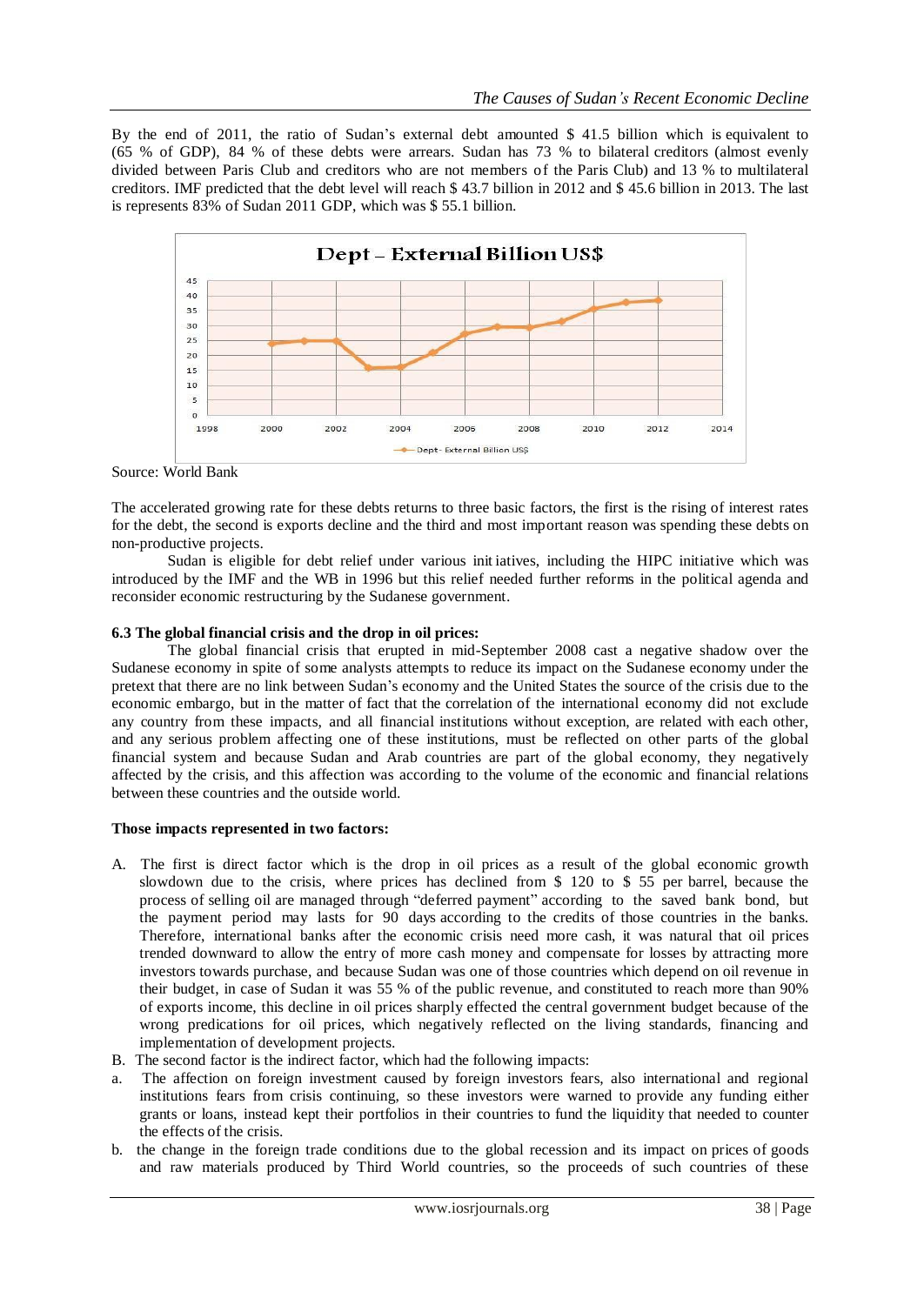commodities have fallen, therefore the outcome of Sudan's non- petroleum exports decreased under the increase of recession challenges, and unsuccessful efforts to increase the cultivated area.

- c. The rising of insurance cost on all types of goods which means more price increases to the final consumer who is still suffering from rising of food prices.
- d. local currency been affected because of its correlation with the dollar and the euro, where negative effects of the crisis expanded to European countries also after the officially announcement that stated Euro zone countries reached a recession stage after the occurrence of an economic downturn for that region rose 0.2% in the third quarter of 2008.
- e. Obstruct the issue of external debt relief, loan facilities, and global poverty combat programs, especially from the rich industrial countries.

#### **Recommendations:**

Through what mentioned in this paper, note that the historical path of Sudan's economy fluctuated between the cases of stability and instability, this is mainly due to the disruption of economic policies and developmental programs on one hand, and political instability on the other hand We note that the economic facts had always been the first hand in the change of the political map of the Sudan. In spite of the reform and development efforts those have been made for improve the situation of the Sudan's economy, but it still suffers from substantial distortions related to its structure. Sudan's economy had significant economic opportunities if it handled properly and exploited efficiently it would put the economy on the right track and made it able to absorb any sudden shocks, There are a number of political and economic challenges which need response and resolve, in order to take the advantage of the big economic opportunities inherent in the Sudanese economy.

#### **According to these results, the following recommendations could applay:**

Draw lessons and make good use of the experiences of the past path of the Sudan's economy and avoid repeating mistakes.

Reform of the structural disorders those characterized Sudan's economy since independence by adopts strategies and development programs and real work to strengthen the economy structure and diversify its productive base.

Developing of the industrial sector based on agro-processing opportunities in Sudan, as well as to give serious and greater attention to the mining and tourism sectors, and attracting investment towards productive sectors.

Reform of the agricultural sector and take advantage of all the available opportunities in this field.

Stop privatization programs relating to agricultural production projects and Livestock, also stop selling country shares in the agricultural projects.

Make a geographical and a sectoral balanced development to improve living standards, and reducing poverty and unemployment.

Strengthen the banking system with further reforms at the policy level, and at the level of the banking units.

Provide more effort in the social services part to improve education conditions and health, because of its direct correlation with the human resources development.

Reduce the political expenditure and make a balance between the revenue and the expenditure. Provide more efforts to overcome the political and economic challenges those facing the Sudanese economy, and prevent its situation improve.

Normalize and develop relations with influential actors in the international community, and international organizations.

Avoid relying on donors aid and search for unconventional solutions which comply with the situation requirements.

Take appropriate measures and effective policies to take advantage of wide economic opportunities which are available to Sudan's economy.

The most important thing is that, the complete treatment for Sudan's economy impact will only be by taking a package of economic and political reforms simultaneously.